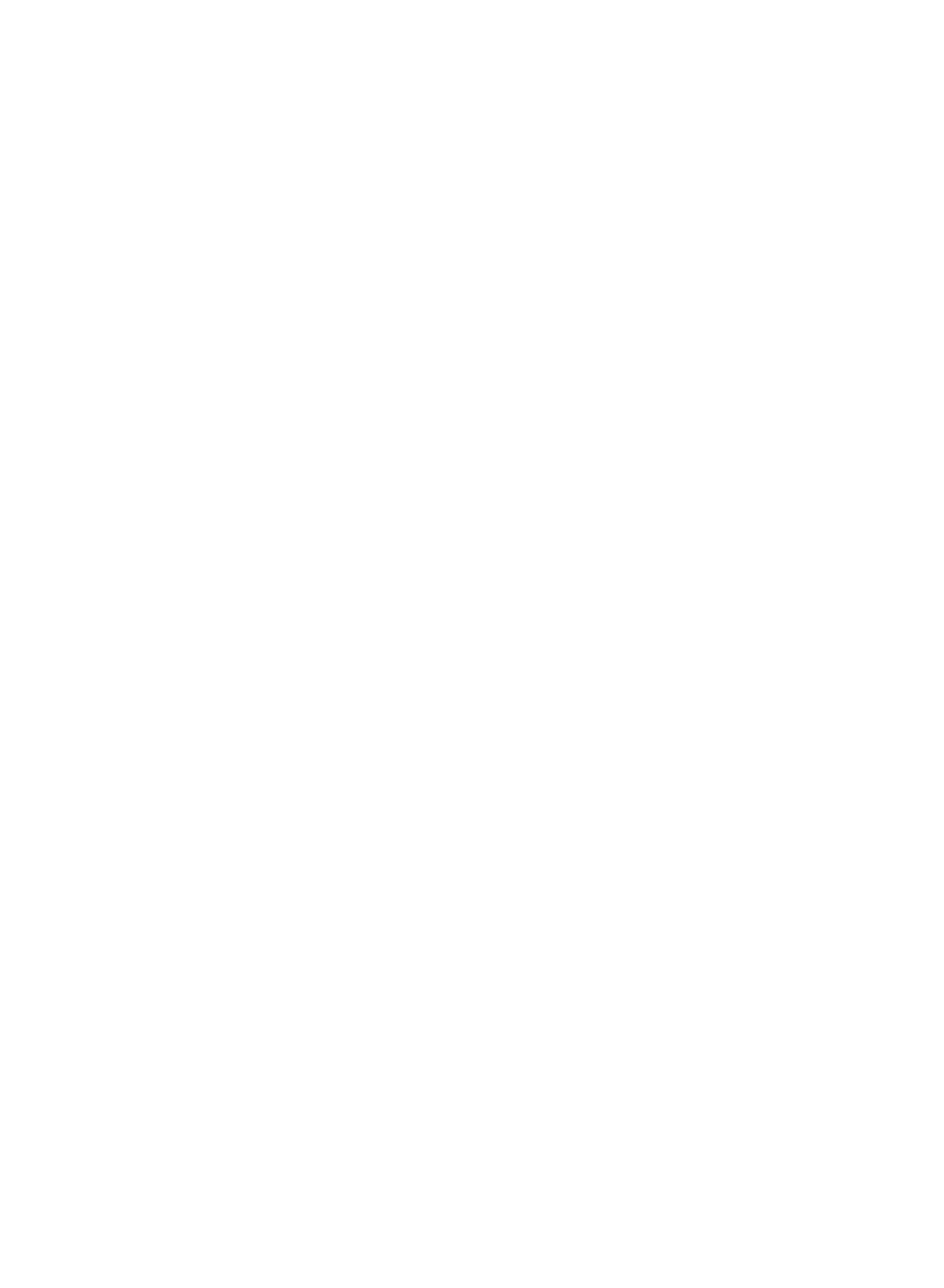few experimental applications have actually been performed: A single known-plaintext experimentation for a full DES cipher has been performed in [5] and, until recently, remained the only practical test, to our knowledge.

However, recent technological advances have made the required computing power reachable, as is witnessed by a set of 21 experiments for Matsui's approximation [2], [3], using the idle time of 18 Intel Pentium III MMX, capable of performing an attack in 4.32 days.

Based on our fast DES implementation, we propose an FPGA implementation of Matsui's attack. It recovers 12 + 1 key bits in about 2.3 hours working with eight FPGAs. (We carried out our experiments on VIRTEX1000 bg560-4.)

In terms of computation time, Knudsen's attack is better than Matsui's. Nevertheless, according to the number of plaintext/ciphertext pairs needed and the number of secret key bits found, Matsui's attack gives better results.<sup>1</sup> In addition, Matsui's is a more realistic attack compared to Knudsen's attack due to the known-plaintext context. Our solution is very useful to perform practical tests, allowing a comparison with theoretical estimations. We believe that our implementations are the fastest implementations of Matsui's linear cryptanalysis known so far.

The paper is organized as follows: Section 2 describes the FPGA technology used, the synthesis/implementation tools, and our FPGA board; Section 3 recalls the Data Encryption Standard (DES); Section 4 refers to the best previous known implementations by Xilinx; Section 5 describes our two proposals to improve FPGA implementations and compares them with previous designs; before explaining our linear cryptanalysis design, Section 6 recalls the basic principles of Matsui's linear cryptanalysis; Section 7 describes our FPGA implementation of Matsui's linear cryptanalysis; finally, Section 8 summarizes the results we obtained on a set of 71 practical attacks.

## 2 HARDWARE DESCRIPTION

In this section, we briefly describe the structure of a VIRTEX FPGA as well as the synthesis and implementation tools that were used to obtain our results.

### 2.1 Configurable Logic Blocks (CLBs)

The basic building block of the VIRTEX logic block is the logic cell (LC). An LC includes a 4-input function generator, carry logic, and a storage element. The output from the function generator in each LC drives both the CLB output and the D input of the flip-flop. Each VIRTEX CLB contains four LC's, organized in two similar slices. Fig. 1 shows a detailed view of a single slice. Virtex function generators are implemented as 4-input look-up tables (LUTs). Besides its operation as a function generator, each LUT can provide a  $16 \times 1$ -bit synchronous RAM. Furthermore, the two LUTs within a slice can be combined to create a 16  $\times$  2-bit or 32  $\times$ 1-bit synchronous RAM or a 16  $\times$  1-bit dual port synchronous RAM. The VIRTEX LUT can also provide a 16-bit shift register.

1. We do not speak about the third Knudsen's chosen-plaintext attack in [1], which is the actual best found chosen-plaintext attack.



Fig. 1. The VIRTEX slice.

The storage elements in the VIRTEX slice can be configured either as edge-triggered D-type flip-flops or as level-sensitive latches. The D inputs can be driven either by the function generators within the slice or directly from slice inputs, bypassing function generators.

The F5 multiplexer in each slice combines the function generator outputs. This combination provides either a function generator that can implement any 5-input function, a 4:1 multiplexer, or selected functions of up to nine bits. Similarly, the F6 multiplexer combines the outputs of all four function generators in the CLB by selecting one of the F5-multiplexer outputs. This permits the implementation of any 6-input function, an 8:1 multiplexer, or selected functions up to 19 bits. The arithmetic logic also includes an XOR gate that allows a 1-bit full adder to be implemented within an LC. In addition, a dedicated AND gate improves the efficiency of multiplier implementations.

Finally, VIRTEX FPGAs incorporate several large RAM blocks. These complement the distributed LUT implementations of RAMs. Every block is a fully synchronous dualported 4,096-bit RAM with independent control signals for each port. The data widths of the two ports can be configured independently.

#### 2.2 Hardware Targets

For our implementations, we used VIRTEX, VIRTEXE, and VIRTEXII technologies. We chose these technologies in order to allow relevant comparisons with the best-known FPGA implementations of DES. In this paper, we compare the number of LUTs, registers, and slices used. We also evaluate the delays and frequencies thanks to our implementation tools (post place-and-route frequencies). The synthesis was performed with FPGA Express 3.6.1 (SYNOPSYS) and the implementation with XILINX ISE-4. Our circuits were described using VHDL.

Practical experiments were carried out on eight Virtex1000BG560-4 boards that we developed within DICE (the UCL Microelectronics Laboratory, http://www.dice. ucl.ac.be). One board is composed of a control FPGA (FLEX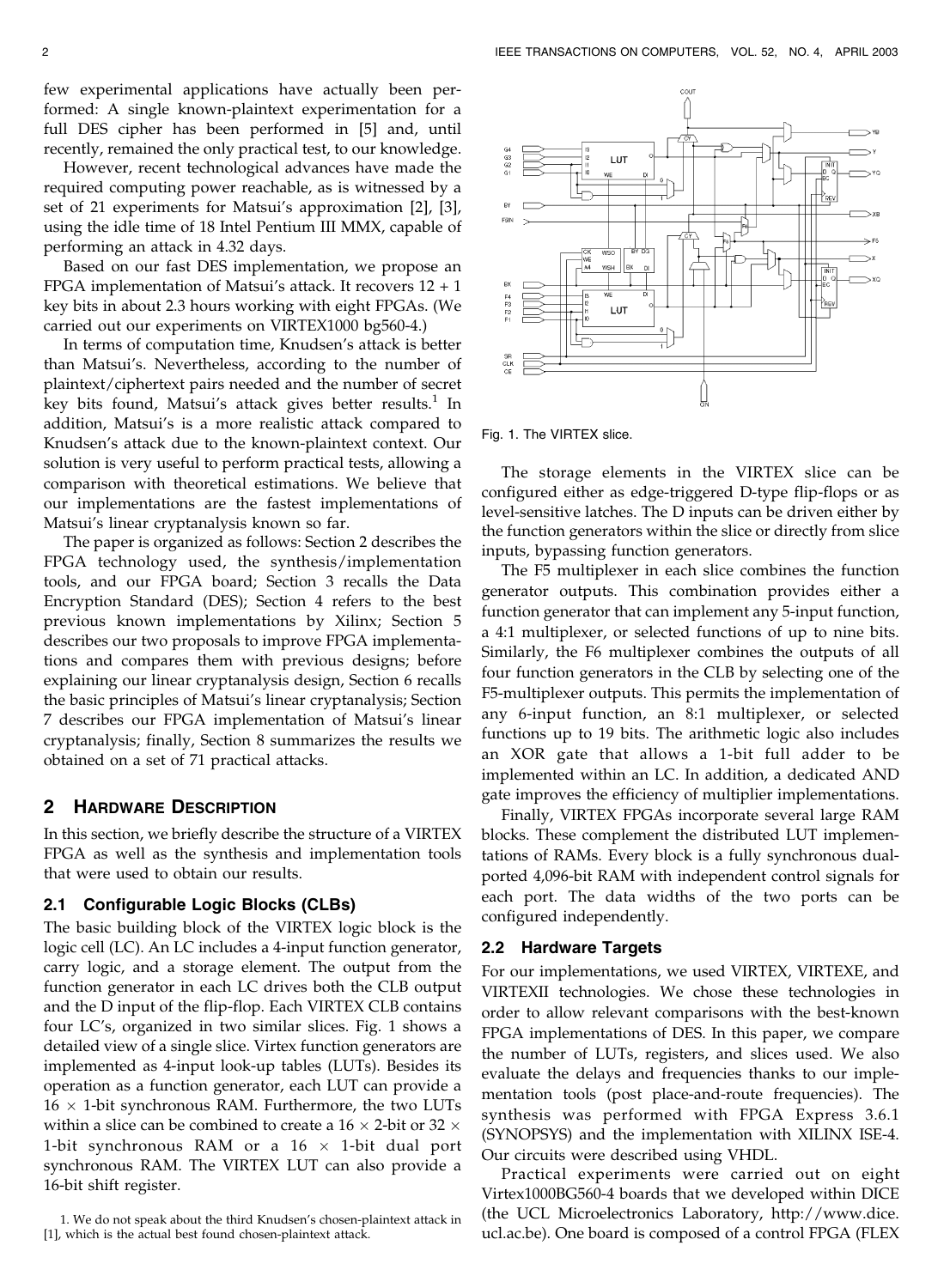

Fig. 2. The block scheme of the board.

10K30) and a VIRTEX1000 FPGA (counts 6,144 CLBs and 32 dual access RAMs of 4,096 bits) associated with several processors (ARM and PIC) and fast extern memories. The board has multiple compatible PC interfaces (PCI, USB). Our simulations used a PCI communication. The cost of one FPGA board is roughly \$3,500. Fig. 2 represents the block scheme of the board and Fig. 3 is a picture of it.

# 3 THE DES ALGORITHM

In 1977, the Data Encryption Standard (DES) algorithm was adopted as a Federal Information Processing Standard for unclassified government communication. It is still largely in use. DES [11] encrypts 64-bit blocks with a 64-bit key, only 56 bits of which are used. The other 8 bits are parity bits for each byte. The algorithm has 16 rounds.

For the enciphering calculation, the plaintext is first permuted by a fixed permutation IP. The result is next split into the 32 left bits and the 32 right bits, respectively, L and  $R$ . The  $R$  part is expanded to 48 bits with the  $E$  box by doubling some R bits. Then, it performs a bitwise modulo 2 sum of the expanded R part and the 48-bit subkey  $K_i$ . The result of the XOR function is sent to eight nonlinear S-boxes (S). Each of them has six inputs bits and four outputs. The result is then permuted in the box P. Finally, to obtain the R part of the next round, a new modulo 2 sum is performed between the  $P$  output and the  $R$  part of previous round (the L part of current round). In the last round, no interchange of the 16-round  $R$  and  $L$  is performed; the ciphertext is calculated by applying the inverse of the initial permutation IP to the result of the 16th round.

The secret key is expanded by the key schedule. The key schedule calculation is first based on the 56-bit permutation PC-1 whose output is split into 28-bit blocks C and D. Then, C and D are left (or right for decryption) shifted once or twice, depending on the index of the round. (For decryption, no right shift is performed in the first round.) The 48-bit subkey is obtained by a second permutation, denoted PC-2. The DES algorithm is detailed in Fig. 4.

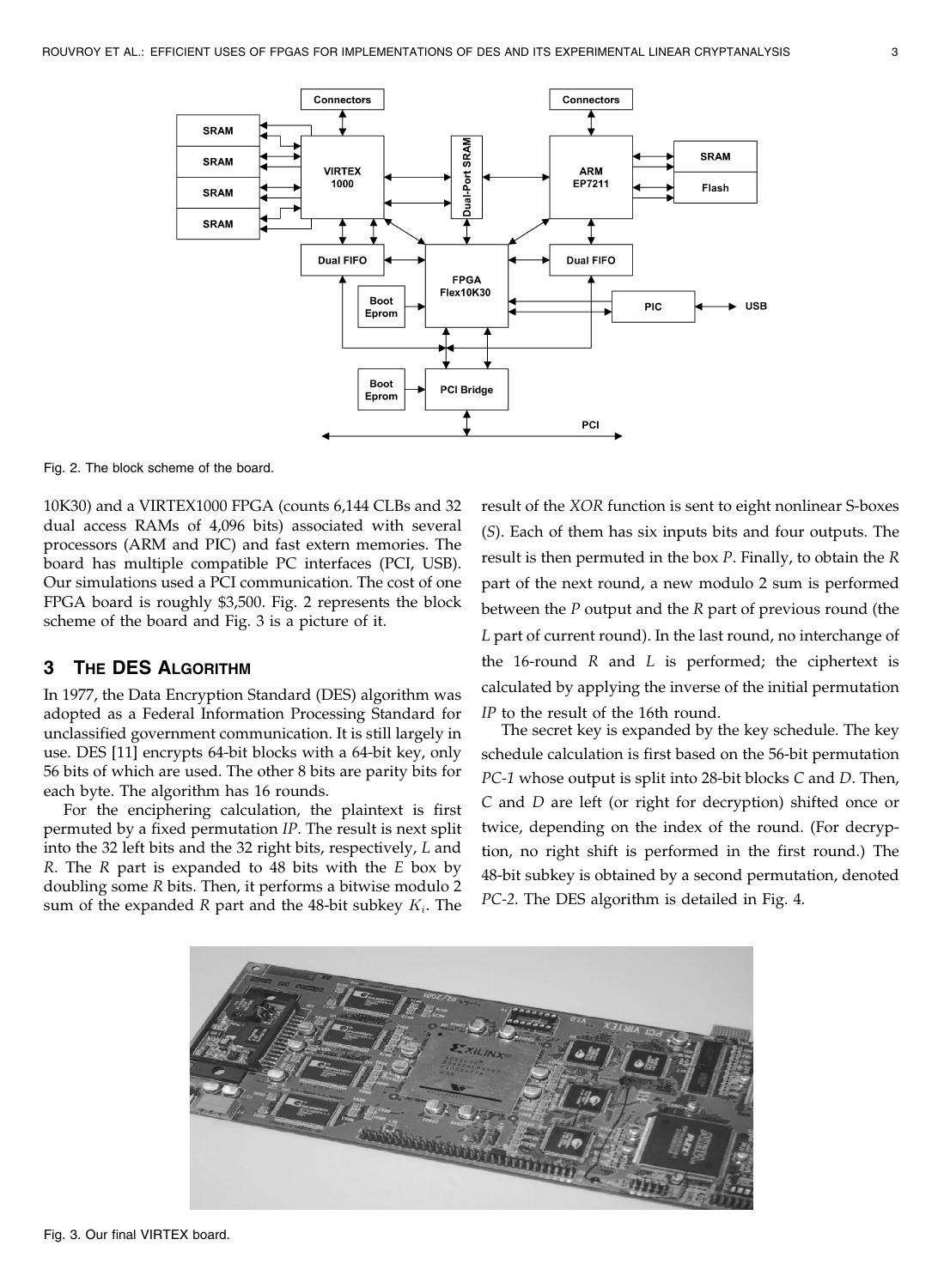

Fig. 4. The DES algorithm.

## **4 XILINX IMPLEMENTATIONS**

This section briefly summarizes the previous implementations of Xilinx and gives their final results. For thorough information, please refer to [9], [14].

The first proposed solution is a full unrolled and pipelined DES implementation. It pipelines the data through 16 stages, putting registers after each enciphering/key round. This increases the data rate hugely, but also the logic requirement compared to a sequential design.

According to Fig. 4 and [14], the critical path through the round is quite long. First, a multiplexer selects the correct key bits depending on the encryptor/decryptor mode. The selected key bits are XORed with the R part. The resulting 6-bit fields are used to address the S-boxes whose critical path is one LUT followed by two multiplexer functions (F5 and F6). Finally, output bits from the S-boxes are XORed with the L part. Fig. 5 details the critical path.

The first proposed way to reduce this critical path is to combine the F6 function with the final XOR operator. The resulting 4-bit input logic function that fits in an LUT and eliminates the F6 delay. Another improvement is to decouple the key from the enciphering calculation. This is done with a precomputation of the key schedule. So, the multiplexer selecting the key can be removed from the critical path, putting registers after this multiplexer.

Xilinx also proposes a second implementation. To reach higher data rates, one inserts a pipelined stage, respectively, after the key XOR and after F5 functions. It results in a



Fig. 5. Critical path of the DES design.

3-stage pipeline per round and a 48-stage pipeline over the cipher.

Nevertheless, after checking and simulating their available source code on the web, we found two errors. First, they forgot to put a 1-stage pipeline after the XOR between the key and R part. Actually, Xilinx implemented this 1-stage pipeline, but sent the XOR directly between the key and R part into S-boxes, in place of the corresponding registered value. They also forgot to register the key just before the XOR function. Therefore, their critical path is quite a bit longer. Finally, their solutions do not implement a correct DES that can encrypt every cycle.

Table 1 summarizes their two pipelined designs where we modify their mistakes and, therefore, their results.

## 5 PROPOSED FPGA DESIGNS

To be speed efficient, we propose designs that unroll the 16 DES rounds and pipeline them. In addition, we implemented solutions that allow us to change the plaintext, the key, and the encryption/decryption mode on a cycle-by-cycle basis, with no dead cycle. As a result, we can achieve very high data rates of encryption/decryption with exactly the same interface as Xilinx.

All of our implementations are first based on new mathematical representations of the DES algorithm. Indeed, the original description of DES is not optimized for FPGA implementation regarding the speed performance and the number of LUTs used. An FPGA is based on slices composed of two 4-bit LUTs (Look Up Tables) and two 1-bit registers. Therefore, an optimal way to reduce the LUTs used is to regroup all the logical operations in order to obtain a minimum number of blocks that take 4-bit inputs and give 1-bit outputs. In addition, we have to note that all permutation and expansion operations (typically, P, E, IP,

TABLE 1 Final Results of Xilinx Pipelined Implementations

| Pipeline                | $\overline{16\text{-} \text{stage}}$ | 48-stage            |
|-------------------------|--------------------------------------|---------------------|
| LUT's used              | 4225                                 | 4225                |
| Registers used          | 1943                                 | 5822                |
| Frequency in XCV300-6   | 100 MHz                              | 158 MHz             |
| Data rate in XCV300-6   | 6.4 Gbps                             | $10.1 \text{ Gbps}$ |
| Frequency in XCV300E-6  | 132 MHz                              | 189 MHz             |
| Data rate in XCV300E-6  | 8.4 Gbps                             | $12.0 \text{ Gbps}$ |
| Frequency in XC2V1000-5 |                                      | $237 \text{ MHz}$   |
| Data rate in XC2V1000-5 |                                      | $15.1 \text{ Gbps}$ |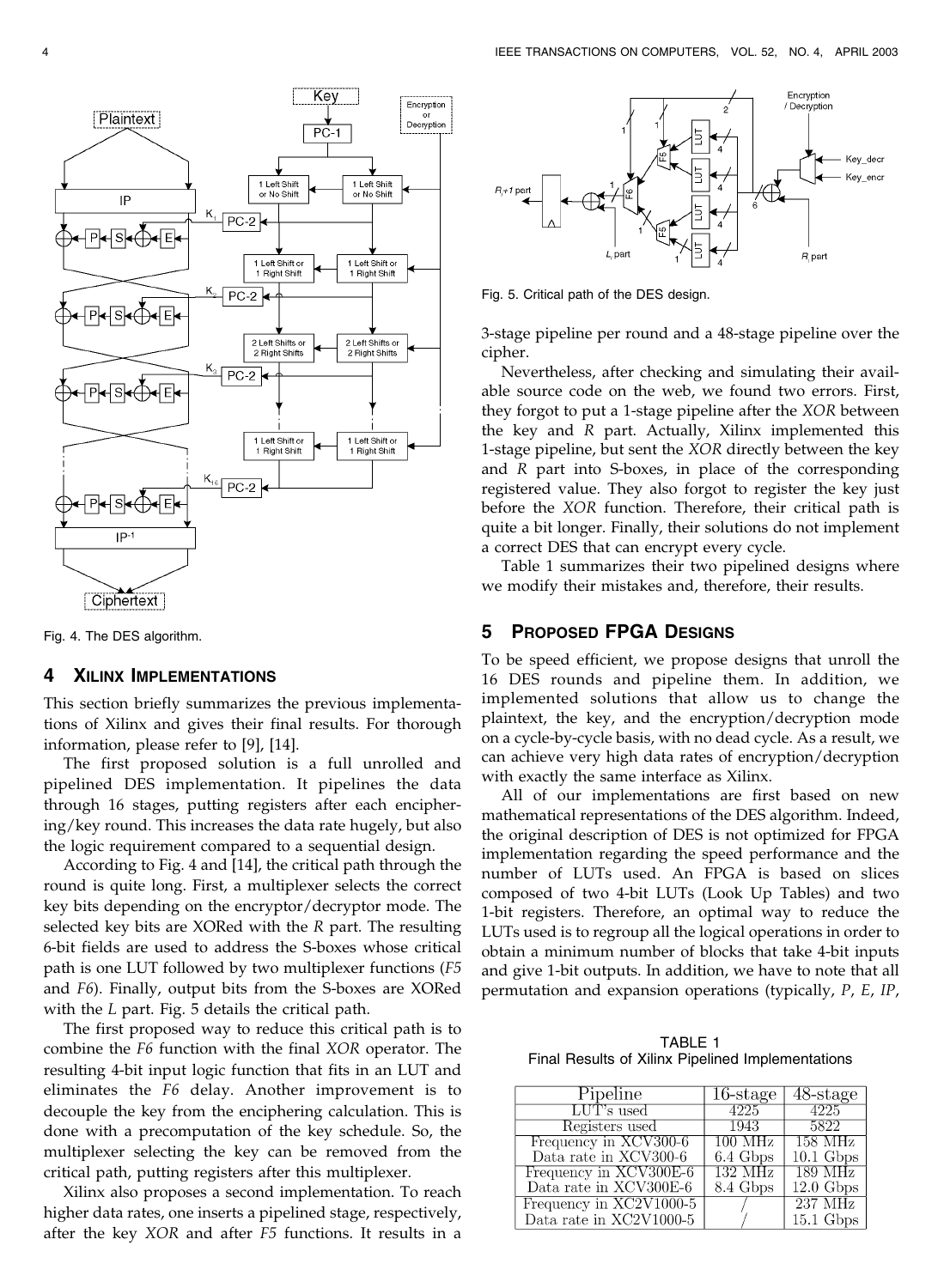

Fig. 6. Modified representation of one DES-round.

IP-1, PC-1, and PC-2) do not require additional LUTs, but only wire crossings and fanouts (pure routing). The next subsections show how to optimize the logic used or how to reduce the critical path.

#### 5.1 First Solution

In [15], equivalent mathematical descriptions for DES are proposed. Based on these transformations, we propose new representations. First, we transform the round function of the enciphering computation. This transformation has no impact on the computed result of the round.

Fig. 6 shows a modified round representation, where we move the E box and the XOR operation. This involves the definition of a new function (like reduction) denoted R:

$$
R = E^{-1};
$$
  
\n
$$
\forall x, R(E(x)) = x;
$$
  
\n
$$
\exists y \mid E(R(y)) \neq y.
$$
\n(1)

Now, if we change all the enciphering parts of DES (see Fig. 4) with this modified round function and if we combine the E and XOR block with XOR block of the previous round, we get the architecture detailed in Fig. 7.

In this new arrangement of the DES structure, the first and last rounds are quite different from intermediate ones. Therefore, we obtain an irregular architecture. In addition, we increase the number of  $E$  and  $R$  blocks, which does not alter the number of LUTs consumed. We also keep exactly the same number of S-boxes, which is the expensive part of the architecture. Finally, the number of modulo two sum operators is slightly increased by 32 additional 2-bit XOR operators.<sup>2</sup> We can directly conclude that this design consumes more logic than Xilinx implementations.

The left part of Fig. 8 illustrates how the critical path, in our solution, is hugely decreased. We only keep one S-box operator and one  $XOR$  function.<sup>3</sup> With this solution, we obtain a 1-stage pipeline per round. Due to the irregular structure of our design, we have to add an additional stage in the first round. To be speed efficient for implementation constraints, we also put a 2-stage pipeline, respectively, in the input and in the output. As mentioned in the figure, first and last registers are packed into IOBs. Therefore, we obtain a 21-stage pipeline.

In the right part of Fig. 8, we put an extra pipelined stage in each round in order to limit the critical path to only one S-box. As a consequence, we get a 37-stage pipelined design.



Fig. 7. First modified representation of the DES algorithm.

Table 2 shows our 21-stage and 37-stage pipelined results. Comparing to Table 1, our 21-stage gives better results in terms of speed, but consumes slightly more logical resources and registers. Concerning the 37-stage pipeline, we again use more LUTs, but reduce the number of registers needed. This is due to the fact that we only have a 2-stage pipeline per round. In addition, this design uses shift registers for the key schedule calculation. In Virtex FPGAs, SRL16 cores can directly implement a 16-bit shift register into one LUT. So, we finally use 892 extra LUTs for shift registers.<sup>4</sup>

The reason why we have better speed results for the 37-stage pipeline is quite strange. Obviously, in its design, Xilinx does not put registers into IOBs and an additional pipelined stage before and after encryption. Without such registers, the critical path is in the input and output paths. In addition, to generate a data ready output signal, its proposed design is a solution with a critical path corresponding to two LUTs. It's why they get a small work frequency.

#### 5.2 Second Solution

Another solution is to move the R and XOR of the right part of the round into the left XOR operator of the previous round. As a result, we obtain the architecture shown in Fig. 9.

<sup>2.</sup> The design exactly counts  $17 \times 32$  2-bit XOR,  $15 \times 48$  3-bit XOR, and  $1 \times 48$  2-bit XOR.

<sup>3.</sup> E and R operators do not increase the critical path.

<sup>4.</sup> The corrected Xilinx implementation uses 903 LUTs for shift registers. No accurate values are given in [9], [14].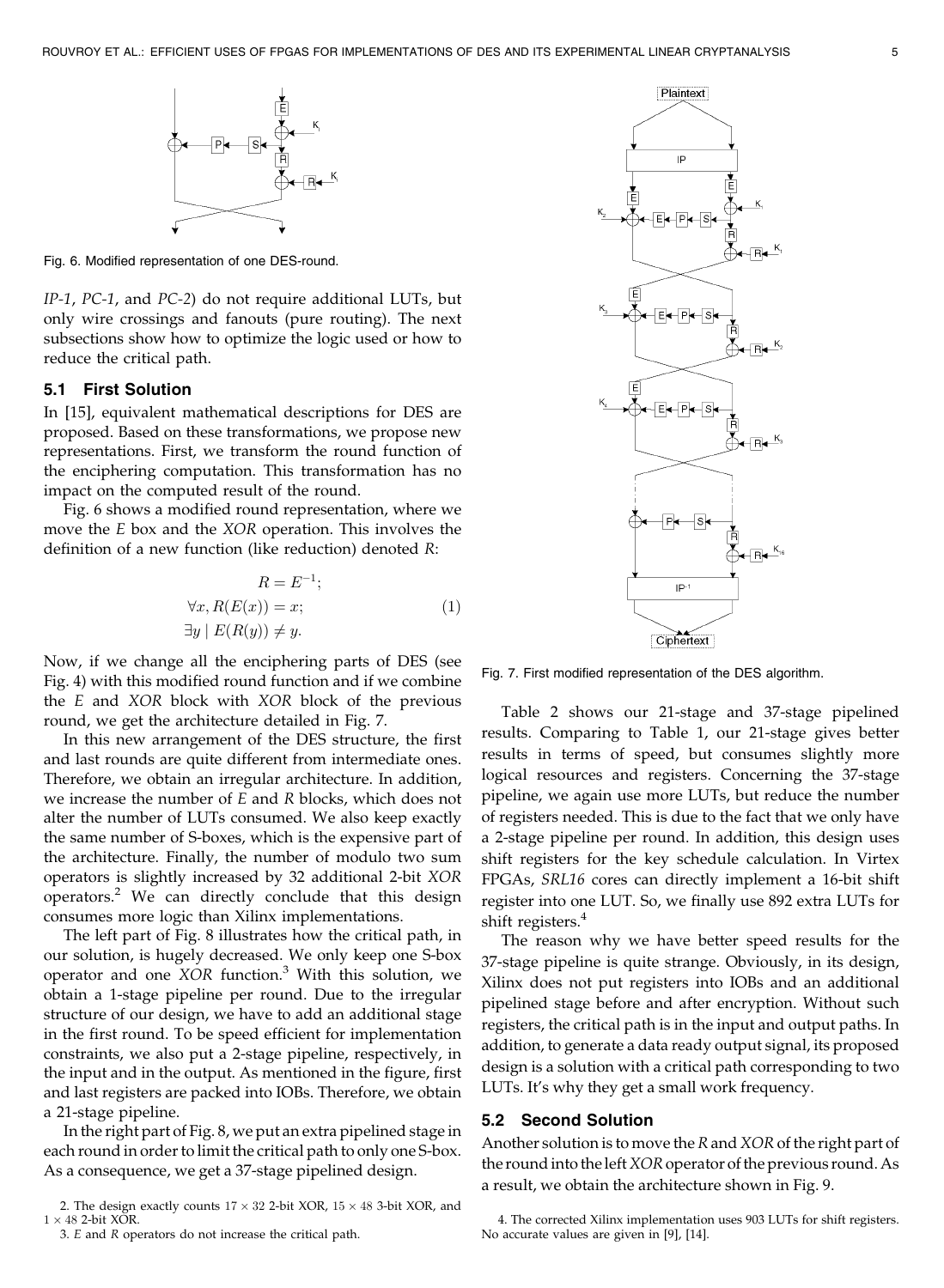

Fig. 8. Pipelining our first solutions.

As Fig. 9 underlines, we again obtain an irregular architecture. First and last rounds are quite different from intermediate rounds. We also keep exactly the same number of S-boxes as our precedent design. But, we really decrease the number of modulo two sum operators. We spare  $15 \times 32$ 2-bit  $XOR<sup>5</sup>$  and can directly conclude that this design consumes less logic than Xilinx implementations.

Fig. 10 gives more details about the initial round of our design.

Table 3 summarizes our 21-stage and 37-stage pipelined results. Comparing to Table 1, our 21-stage gives better results in terms of speed and logical resources. Nevertheless, it consumes slightly more registers. For the 37-stage pipeline, we again use fewer LUTs and also reduce the number of registers needed. This is due to the fact that we only have a 2-stage pipeline per round. In addition, this design uses shift registers for the key schedule calculation. So, we finally use 996 extra LUT's for shift registers.<sup>6</sup>

To conclude, we propose efficient and different solutions in terms of space and data rate for the hardware implemenation of DES. Depending on environment constraints, we really believe that one of our designs should be well appropriate. Especially, our second proposal is very interesting in terms of speed, LUTs used, and registers. For high ratio  $Throughout/Area$ , the second 37-stage pipelined solution is very efficient. Table 4 compares ratio  $Throughput/Area$  between 48-stage Xilinx implementation and our second 37-stage implementation. We directly see a significant improvement: Our design is almost two times better than Xilinx one in term of ratio  $Throughout/Area$ .

### 6 LINEAR CRYPTANALYSIS

This section is a brief reminder of Matsui's linear cryptanalysis [4], [5], [6] before explaining the resulting VHDL design. Linear cryptanalysis is an attack based on the existence of some unbalanced linear relationship between

5. The design exactly counts  $14 \times 48$  4-bit XOR,  $1 \times 48$  3-bit XOR,  $1 \times 48$ 2-bit XOR,  $1 \times 32$  3-bit XOR, and  $1 \times 32$  2-bit XOR.

6. The corrected Xilinx implementation uses 903 LUTs for shift registers. No accurate values are given in [14], [9].

TABLE 2 Final Results of Our First Implementations

| Pipeline                | 21-stage           | 37-stage              |
|-------------------------|--------------------|-----------------------|
| $\rm{LUT}$ 's used      | 4255               | 4255                  |
| Registers used          | 2424               | 4128                  |
| Frequency in XCV300-6   | 127 MHz            | 175 MHz               |
| Data rate in XCV300-6   | 8.1 Gbps           | $11.2\text{ Gbps}$    |
| Frequency in XCV300E-6  | 176 MHz            | 258 MHz               |
| Data rate in XCV300E-6  | $11.2\text{ Gbps}$ | $16.5\,\mathrm{Gbps}$ |
| Frequency in XC2V1000-5 | 227 MHz            | 333 MHz               |
| Data rate in XC2V1000-6 | $14.5\text{ Gbps}$ | $21.3\,\mathrm{Gbps}$ |

inputs and outputs of a reduced-round version of the target encryption scheme. In the case of DES, Matsui used the relationship

$$
P_L[15] \oplus P_H[7, 18, 24, 29] \oplus C_L[7, 18, 24] =
$$
  
\n
$$
K_1[22] \oplus K_3[22] \oplus K_4[44] \oplus K_5[22]
$$
  
\n
$$
\oplus K_7[22] \oplus K_8[44] \oplus K_9[22]
$$
  
\n
$$
\oplus K_{11}[22] \oplus K_{12}[44] \oplus K_{13}[22],
$$
\n(2)

where  $X[7, 18, 24, 29] := X[7] \oplus X[18] \oplus X[24] \oplus X[29]$ . Basically, this relationship means that the exclusive-or of some well-chosen bits of the plaintext (namely, the seventh, 18th, 24th, 29th bits of its high-order part) and some well-chosen bits of the ciphertext are equal to the exclusive-or of some well-chosen secret bits of the key with probability different from  $\frac{1}{2}$ .



Fig. 9. Second modified representation of the DES algorithm.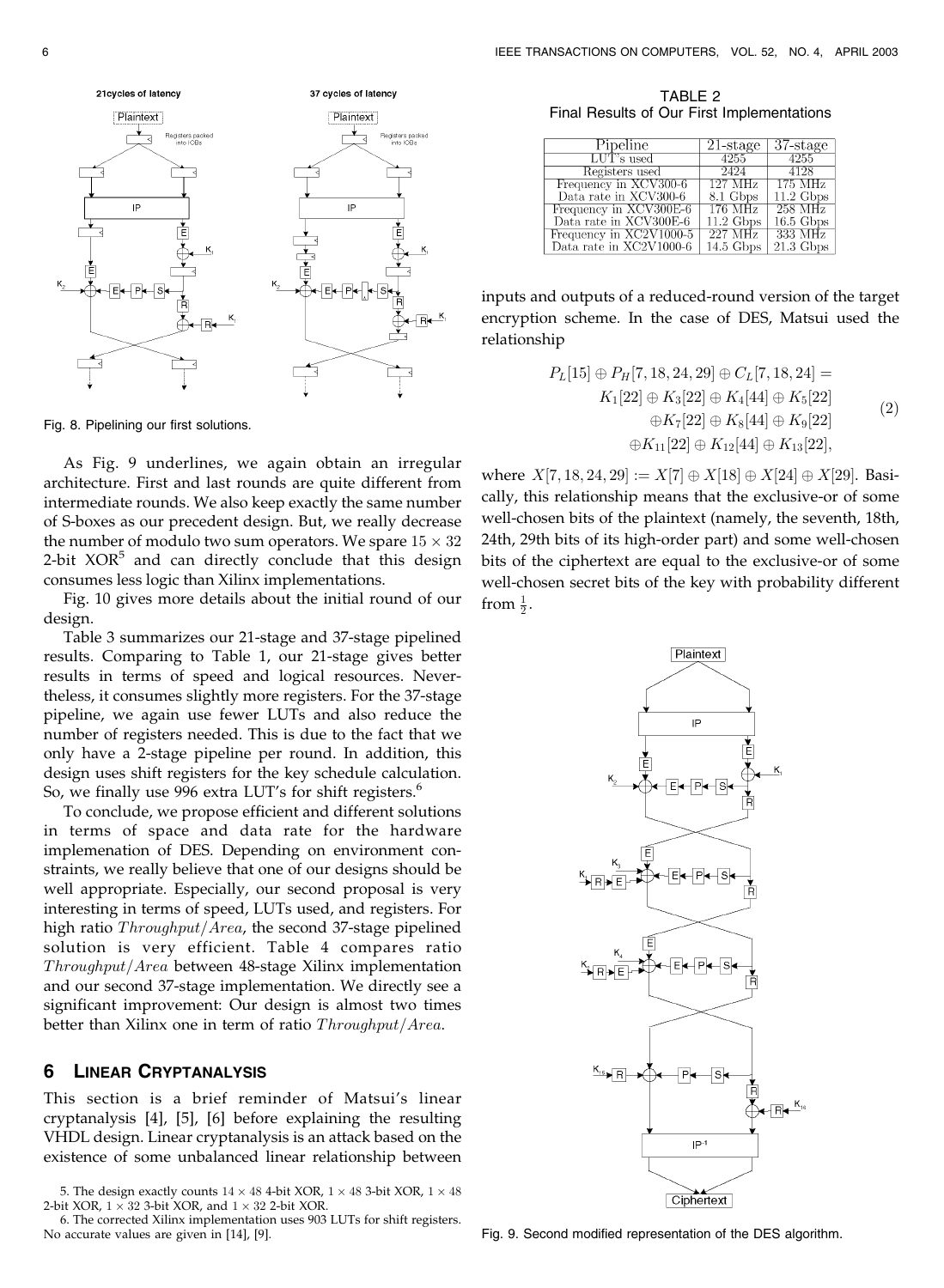

Fig. 10. Pipelining our second solutions.

We can easily calculate its dual, obtained by reversing the expression

$$
P_L[7, 18, 24] \oplus C_L[15] \oplus C_H[7, 18, 24, 29] =
$$
  
\n
$$
K_2[22] \oplus K_3[44] \oplus K_4[22] \oplus K_6[22]
$$
  
\n
$$
\oplus K_7[44] \oplus K_8[22] \oplus K_{10}[22]
$$
  
\n
$$
\oplus K_{11}[44] \oplus K_{12}[22] \oplus K_{14}[22].
$$
\n(3)

Those characteristics are the best linear approximations of 14-round DES cipher. They are satisfied with probability  $p = \frac{1}{2} - 1.19 \times 2^{-21}.$ 

Expression (2) is then extended to the full 16 rounds by adding two nonlinear round functions, respectively, in the first and  $16^{th}$  rounds (we will leave the second relationship aside in this discussion since it is the first one's dual):

$$
P_L[7, 18, 24, 29] \oplus P_H[15] \oplus F_1(P_L, K_1)[15]
$$
  
\n
$$
\oplus C_H[7, 18, 24] \oplus F_{16}(C_L, K_{16})[7, 18, 24] =
$$
  
\n
$$
K_2[22] \oplus K_4[22] \oplus K_5[44] \oplus K_6[22]
$$
  
\n
$$
\oplus K_8[22] \oplus K_9[44] \oplus K_{10}[22] \oplus K_{12}[22]
$$
  
\n
$$
\oplus K_{13}[44] \oplus K_{14}[22],
$$
\n(4)

where  $F_1(P_L, K_1)$  denotes the first round function. This relationship keeps exactly the same probability as (2). In fact, only 6 bits of  $K_1$  (resp.  $K_{16}$ ) influence the value of  $F_1(P_L, K_1)$ [15] (resp.  $F_{16}(C_L, K_{16})$ [7, 18, 24]).

If we compute this equation for all 4,096 possibilities of the key ( $K_1$  and  $K_{16}$ ), a large number of plaintexts, knowing that only one of these 4,096 keys is correct, we will find one significative probability corresponding to the 12 correct key bits. The following algorithm summarizes this idea.

.0. Algorithm

- 1. For each candidate  $(K_1^{(i)}|K_{16}^{(j)})$   $(i = 1, 2, \ldots 64,$  $j = 1, 2, \dots 64$ ) of  $(K_1|K_{16})$ , let  $T_{(i,j)}$  be the number of plaintexts such that the left side of the (4) is equal to zero.
- 2. Let  $T_{(max_i, max_i)}$  be the maximal value,  $T_{(min_i, min_j)}$  the minimal value of all  $T_{(i,j)}$ s, and N the number of plaintexts/ciphertexts.

TABLE 3 Final Results of Our Second Implementations

| Pipeline                | 21-stage            | $37$ -stage           |
|-------------------------|---------------------|-----------------------|
| LUT's used              | -3775               | 3775                  |
| Registers used          | 2904                | 4387                  |
| Frequency in XCV300-6   | 127 MHz             | 175 MHz               |
| Data rate in XCV300-6   | 8.1 Gbps            | $11.2\text{ Gbps}$    |
| Frequency in XCV300E-6  | 176 MHz             | $258\text{ MHz}$      |
| Data rate in XCV300E-6  | $11.2 \text{ Gbps}$ | $16.5\,\mathrm{Gbps}$ |
| Frequency in XC2V1000-5 | 227 MHz             | 333 MHz               |
| Data rate in XC2V1000-6 | $14.5$ Gbps         | $21.3\text{ Gbps}$    |

If  $|T_{(max_i, max_j)} - \frac{N}{2}| > |T_{(min_i, min_j)} - \frac{N}{2}|$ , then adopt the key candidate corresponding to  $T_{(max_i, max_i)}$ .

If  $|T_{(max_i, max_j)} - \frac{N}{2}| < |T_{(min_i, min_j)} - \frac{N}{2}|$ , then adopt the key candidate corresponding to  $T_{(min_i,min_i)}$ .

An extra bit can be found thanks to (4). Indeed, 12 key bits of  $K_1$  and  $K_{16}$  were found thanks to the previous algorithm and we can derive the value of

$$
K_2[22] \oplus K_4[22] \oplus K_5[44] \oplus K_6[22] \oplus K_8[22] \oplus K_9[44]
$$
  

$$
\oplus K_{10}[22] \oplus K_{12}[22] \oplus K_{13}[44] \oplus K_{14}[22]
$$

from the same experiments. It is therefore possible to recover  $12 + 1$  bits of the key. The same treatment can be applied to the dual equation (4), thus yielding a total of 26 bits. The remaining 30 unknown key bits have to be searched exhaustively.

Let us have a look at the success rate of Matsui's attack. In [4], the following lemmas are proposed:

**Lemma 1.** Let  $N$  be the number of given random plaintexts and  $p$ be the probability that (4) holds and assume  $|p-\frac{1}{2}|$  is sufficiently small. Then, the success rate of the algorithm sufficiently small. Then, the success rate of the algorithm<br>depends on the bits involved in the equation and  $\sqrt{N}|p-\frac{1}{2}|$ only.

Generally speaking, it is not easy to calculate numerically the accurate probability above. However, under a condition, it can be possible as follows: In this case, we rewrite it for Matsui's attack on a full DES.

**Lemma 2.** With the same hypotheses as Lemma 1, let  $q^{(i,j)}$  be the probability that the following equation holds for subkeys  $(K_1^{(i)} | K_{16}^{(j)})$  and random variables X, Y:

$$
F_1(X, K_1)[15] \oplus F_{16}(Y, K_{16})[7, 18, 24] =
$$
  
\n
$$
F_1(X, K_1^{(i)})[15] \oplus F_{16}(Y, K_{16}^{(j)})[7, 18, 24],
$$
\n(5)

where  $K_1$  and  $K_{16}$  are the correct subkeys.

Then, if  $q^{(i,j)}s$  are independent, the success rate of the algorithm is

TABLE 4 Comparisons with Xilinx Implementation of VIRTEXII

| DES Version                      |             | Xil. $48$ -stage   Our 37-stage |
|----------------------------------|-------------|---------------------------------|
| Slices used                      | 3900        | 2965                            |
| Data rate                        | $15.1$ Gbps | $21.3$ Gbps                     |
|                                  |             |                                 |
| Throughput/Area<br>(Mbps/slices) | 3.87        | 7.18                            |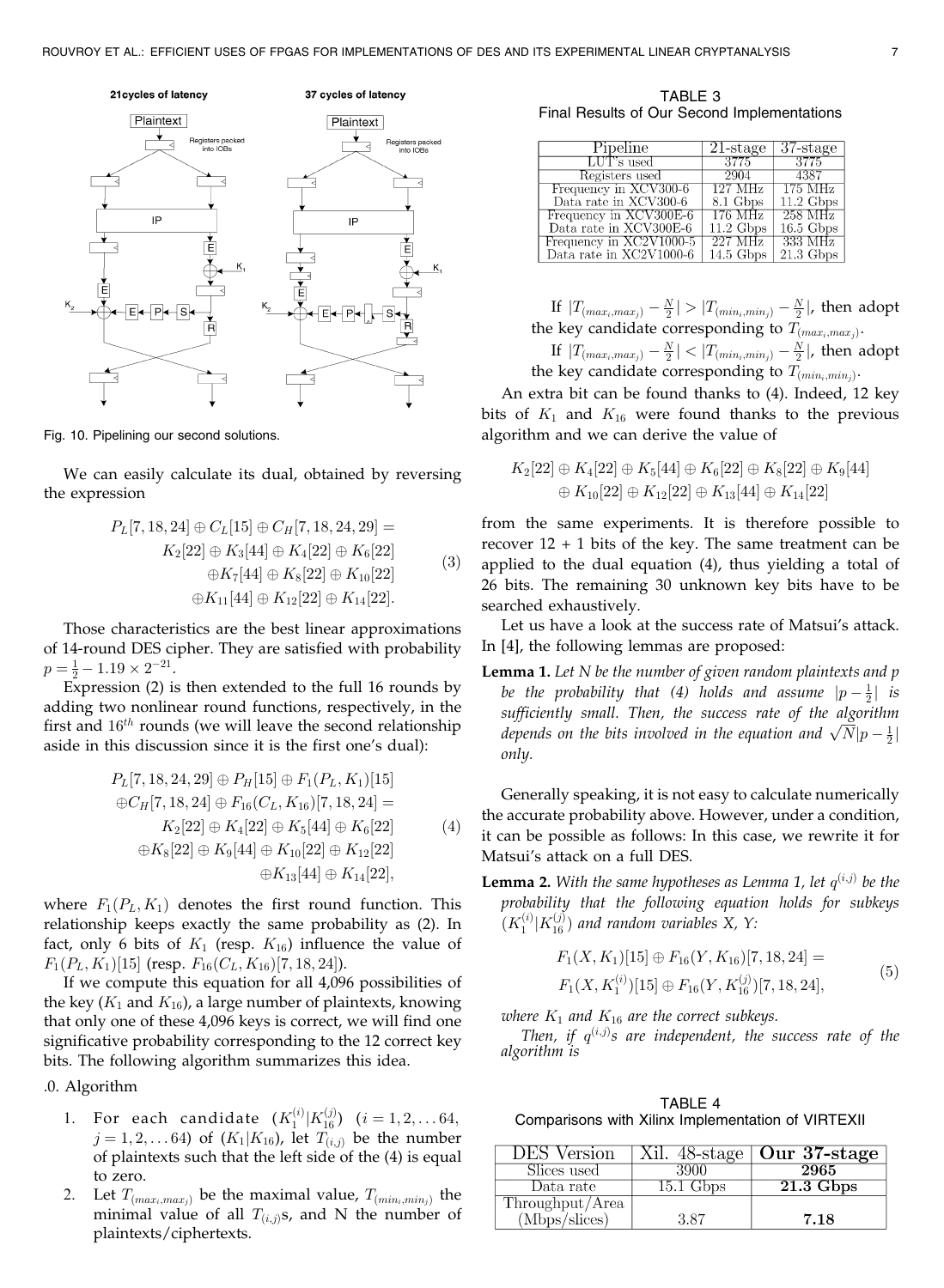TABLE 5 Success Rate of Matsui's Attack on a Full DES

|  | . | .   | - 192 | ച്4∪          | ⊿ר<br>.  | --        |                    | -                     | 74.        | - 24 G                                       |
|--|---|-----|-------|---------------|----------|-----------|--------------------|-----------------------|------------|----------------------------------------------|
|  |   | ∪.⊥ | ,,,,  | .<br>$\cdots$ | <u>.</u> | ৴∙◡<br>л. | . ነር<br>$\sim$ $+$ | $\lambda$<br><b>.</b> | ∩⊧<br>JU.J | QQ<br>эU<br>$\cdot$<br>$\cup\cup\cdot\cup$ , |

$$
f_x = \frac{1}{\sqrt{2\Pi}} e^{\frac{-x^2}{2}}, f_y = \frac{1}{\sqrt{2\Pi}} e^{\frac{-y^2}{2}},
$$

$$
\int_{x=-2\sqrt{N}|p-\frac{1}{2}|}^{x} \left( \prod_{(i,j)} \int_{-x-4\sqrt{N}(p-\frac{1}{2})q^{(i,j)}}^{x+4\sqrt{N}(p-\frac{1}{2})q^{(i,j)}} f_y dy \right) f_x dx,
$$
(6)

where the product is taken over all subkey candidates except  $(K_1|K_{16})$ .

We compute (6) to show the theoretical success probability of Matsui's 14-round attack. (Due to the large (4,095) number of factors involved, the equation could not be computed exactly; therefore, we used an approximation.) Results are shown in Table 5.

For information, we give the complexities of Matsui's linear attack on a full DES predicted by Knudsen. Comparing with Table 6, our theoretical result seems to be too pessimistic.

## 7 FPGA IMPLEMENTATION OF MATSUI'S ATTACK

As previously described, Matsui's linear cryptanalysis allows us to find 26 key bits with about  $2^{43}$  knownplaintexts. We propose an FPGA implementation of Matsui's attack that permits recovering  $12 + 1$  key bits with about  $2^{43}$  known-plaintexts. We did not use the second relation to spare hardware resources and we decided to use our second 21-stage pipelined DES, which is the fewer resources consuming design. In order to increase speed performances, we parallelized two of them so that we got a data rate of two encryptions per cycle. We also modified them in order to gain resources space: The key schedule was simplified and the input and output registers were removed.

Nevertheless, for a hardware implementation, the main problem of this attack is the  $2^{12}$  counters needed to perform the key guess. Knowing that about 24,000 LUTs are available on our FPGA, the implementation of  $2^{12}$  parallelized counters is much too expensive to be realistic (about 65,000 LUTs). (We have to keep a sufficient bits size, say 16 bits, for the conounters to have an efficient and feasible implementation.)

This section will briefly introduce how we implement Matsui's linear cryptanalysis without 4,096 parallelized counters in one FPGA board, keeping our very fast data throughput. We do it with 4,096 RAM-based counters. (We configure all the RAMs to have 8-bit address and 16-bit data.) Fig. 11 shows architecture and underlines how we took advantage of RAM blocks available in VIRTEX technology to implement counters.

In practice, we need to implement 4,096 RAM based counter values, with only 32 parallel access (with reading and writing operations; we use dual access RAMs). Therefore, this operation can be performed in 128 clock cycles.

According to Matsui's algorithm (see Section 6), we have to increment a counter (corresponding to  $T_{(i,j)}$  for a key candidate  $(K_1^{(i)} | K_{16}^{(j)})$  each time the linear approximation ((4)) equals to 0 for this key. A naive application of this scheme is obviously unfeasable (4,096 parallelized counters). Instead of incrementing the parallelized counters every clock cycle, with a value of 0 or 1, we increment the RAM counters every 128 cycles with a value between -128 and 128, corresponding to  $(T_{(i,j)} - \frac{2 \times 128}{2})$ . Therefore, our RAM counters directly represent the bias  $(T_{(i,j)} - \frac{2 \times N}{2})$ . The "2"s, before times operations, correspond to the two parallelized DES.



Fig. 11. Architecture of Matsui's linear cryptanalysis.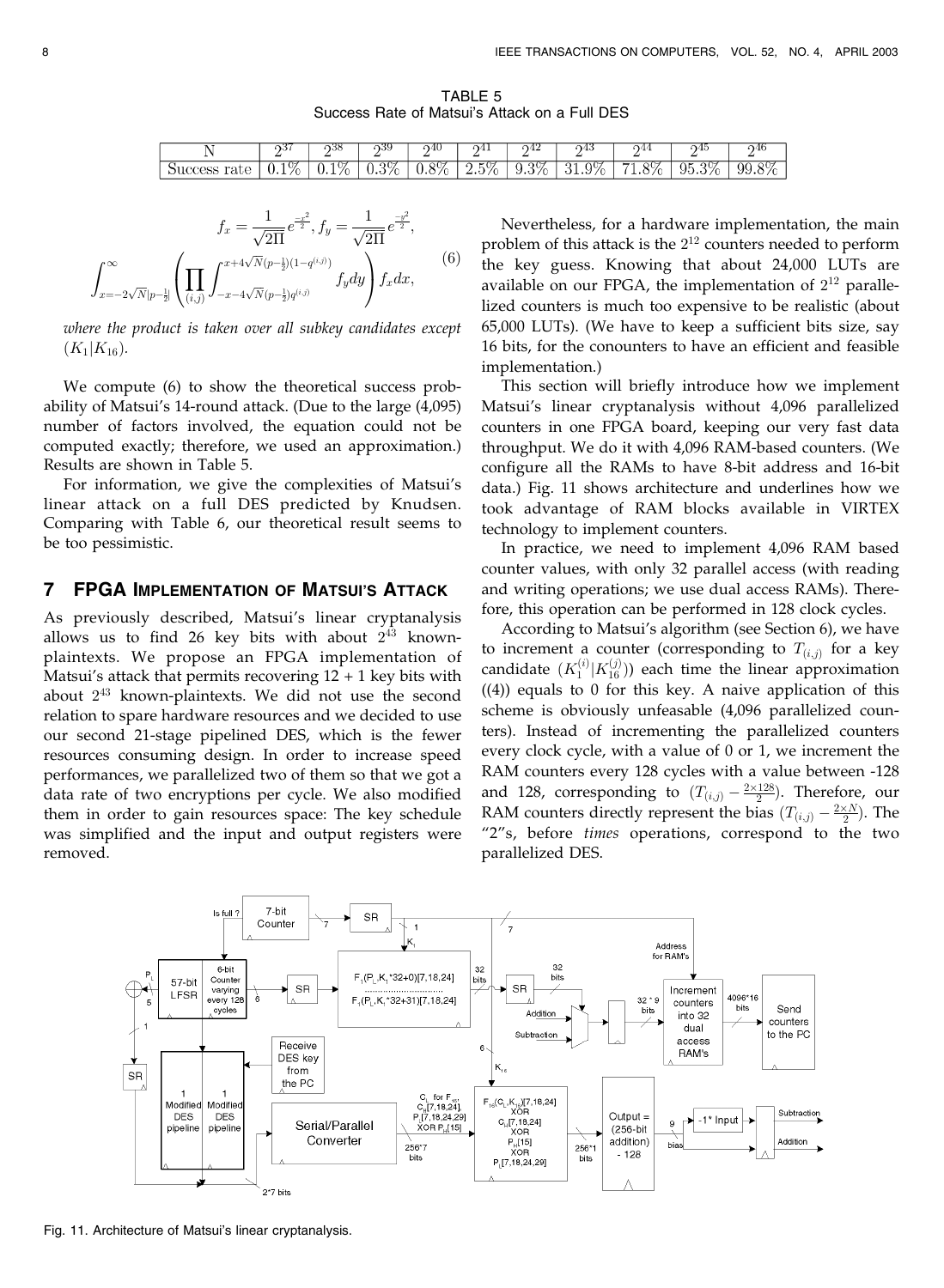TABLE 6 Knudsen's Values of the Same Attack

| rate<br>╰ | ツりに | v | ◡ |  |
|-----------|-----|---|---|--|

This is practically performed using a large serial/parallel converter making the ciphertext bits involved in Matsui's linear approximation ((4)) available during 128 cycles.

By choosing the plaintext bits involved in the linear approximation ((4)) such that they are fixed during the same 128 clock cycles, we avoid the need of a serial/parallel convertor for the plaintext bits. We also avoid the use of XOR operators between plaintext and ciphertext parts. Therefore, we spare a lot of hardware resources. We just need an  $n$ -delay shift register (SR block) to synchronize the design.

To generate plaintext bits, we use an LFSR of 57 bits and a 6-bit counter (the remaining bit is used for the two DES parallelization). This counter controls the  $P_L$  part used to calculate  $F_1[15]$ , varying every 128 cycles. Therefore, we obtain 128 successive cycles where the  $P_L$  part of  $F_1(P_L, K_1)$ [15] is constant.

Knowing 256 parallelized results of

$$
P_{L}[7, 18, 24, 29] \oplus P_{H}[15] \oplus C_{H}[7, 18, 24]
$$
  

$$
\oplus F_{16}(C_{L}, K_{16})[7, 18, 24],
$$

we have to count the number of bits equal to 0 and subtract 128, thanks to the previous comment (we only store the bias). We obtain 9-bit result, called bias in Fig. 11. Depending on the 32 parallelized values of  $F_1(P_L, K_1+i)[15]$ , we have to carry out a subtraction or an addition between the 32 RAM values stored (in the correct address) and the *bias* value. (We have  $i = from 0 to$ 31 and  $K_1$  equal to 0 or 1.)

Therefore, we get one Matsui's attack implementation that allows us to recover  $12 + 1$  secret key bits. Our cryptanalysis design is based on a sequentialized access of 4,096 counters, without altering the encryption rate of two DES per cycle. To analyze our experiments, the 4,096 RAMs stored results are sent to the PC when one of them exceeds the 16-bit RAM data size. In addition, the PC can send the secret key to the FPGA board. This allows us to perform very practical tests.

#### 8 EXPERIMENTAL RESULTS

In this section, we give the results we got running Matsui's attack on eight Xilinx FPGAs (VIRTEX1000 bg560-4). We carried out the experiments at a work frequency = 66.6 MHz  $(= 2^{26})$  (Because of the FPGA heat running at 66 MHz, we do not carry experiments at higher frequency. It is why we use our second 21-stage solution, which is the less resource consuming design.). Therefore, we are able to compute  $2 \times$  $2^{26}$  equations per second. Using eight FPGA boards,  $2^{43}$ evaluations take less than 2.3 hours.

We performed tests with 71 different keys. Table 7 summarizes the experimental success rate of the attack for various amounts  $N$  of chosen-plaintext/ciphertext pairs.

TABLE 7 Experimental Success Rate (SR) of Matsui's Attack

These experimental results suggest that Matsui's theoretical analysis is quite good (slightly optimistic) (see Tables 5 and 6). Indeed, our results are very close to mathematical estimations.

#### 9 CONCLUSION

This paper deals with two new ideas for FPGA implementations of DES leading to four improved practical appropriate implementations. All of them are very efficient in terms of speed and/or resources needed. Then, this paper presents the first known FPGA implementation of Matsui's linear cryptanalysis. The resulting attack is capable of finding a 13-bit key in less than 2.3 hours, using eight FPGA boards. In addition, it is worth noting that, with the new Xilinx FPGA (Xilinx VIRTEX-II XC2V8000), we would be able to carry out the same attack in about 1 hour, using only one FPGA board. Therefore, in some applications, FPGAs can be used as powerful cryptographic calculation tools.

#### **REFERENCES**

- [1] L.R. Knudsen and J.E. Mathiassen, "A Chosen-Plaintext Linear Attack on DES," Proc. Int'l Symp. Foundations of Software Eng. (FSE '00), B. Schneier, ed., pp. 262-272, 2000.
- [2] P. Junod, "Linear Cryptanalysis of DES," Master's thesis, Swiss Inst. of Technology, 2000.
- [3] P. Junod, "On the Complexity of Matsui's Attack," Proc. ACM Symp. Applied Computing (SAC '01), pp. 216-230, 2001.
- [4] M. Matsui, "Linear Cryptanalysis Method for DES Cipher," Proc. Advances in Cryptology-EuroCrypt '93, T. Helleseth, ed., pp. 386-397, 1993.
- [5] M. Matsui, "The First Experimental Cryptanalysis of the Data Encryption Standard," Y. Desmedt, ed., Proc. Advances in Cryptology—Crypto '94, pp. 1-11, 1994.
- [6] F. Koeune, G. Rouvroy, F.-X. Standaert, J.-J. Quisquater, J.-P. David, and J.-D. Legat, "An FPGA Implementation of the Linear Cryptanalysis," Proc. In'tl Conf. Field Programmable Logic and Applications (FPL '02), M. Glesner, P. Zipf, M. Renovell, eds., pp. 845-853, 2002.
- [7] J.M. Rabaey, Digital Integrated Circuits. Prentice Hall, 1996.<br>[8] Xilinx, "Virtex 2.5V Field Programmable Gate Arrays Data
- Xilinx, "Virtex 2.5V Field Programmable Gate Arrays Data Sheet," http://www.xilinx.com, year?
- [9] Xilinx, V. Pasham, and S. Trimberger, "High-Speed DES and Triple DES Encryptor/Decryptor," http://www.xilinx.com/ xapp/xapp270.pdf, Aug. 2001.
- [10] B. Schneier, Applied Cryptography, second ed. John Wiley & Sons, 1996.
- [11] Nat'l Bureau of Standards, FIPS PUB 46, The Data Encryption Standard, US Dept. of Commerce, Jan. 1977.
- [12] FreeIP, http://www.free-ip.com/DES/index.html, year?
- [13] C. Patterson, "High Performance DES Encryption in Virtex FPGAs Using Jbits," Proc. IEEE Symp. Field-Programmable Custom Computing Machines (FCCM '01), 2000.
- [14] S. Trimberger, R. Pang, and A. Singh, "A 12 Gbps DES Encryptor/ Decryptor Core in an FPGA," Proc. Cryptographic Hardware and Embedded Systems (CHES '00), pp. 156-163, 2000.
- M. Davio, Y. Desmedt, M. Fossprez, R. Govaerts, J. Hulsbosch, P. Neutjens, P. Piret, J.J. Quisquater, J. Vandewalle, and P. Wouters, "Analytical Characteristics of the DES," Proc. Advances in Cryptology—Crypto '83, D. Chaum, ed., pp. 171-202, 1983.